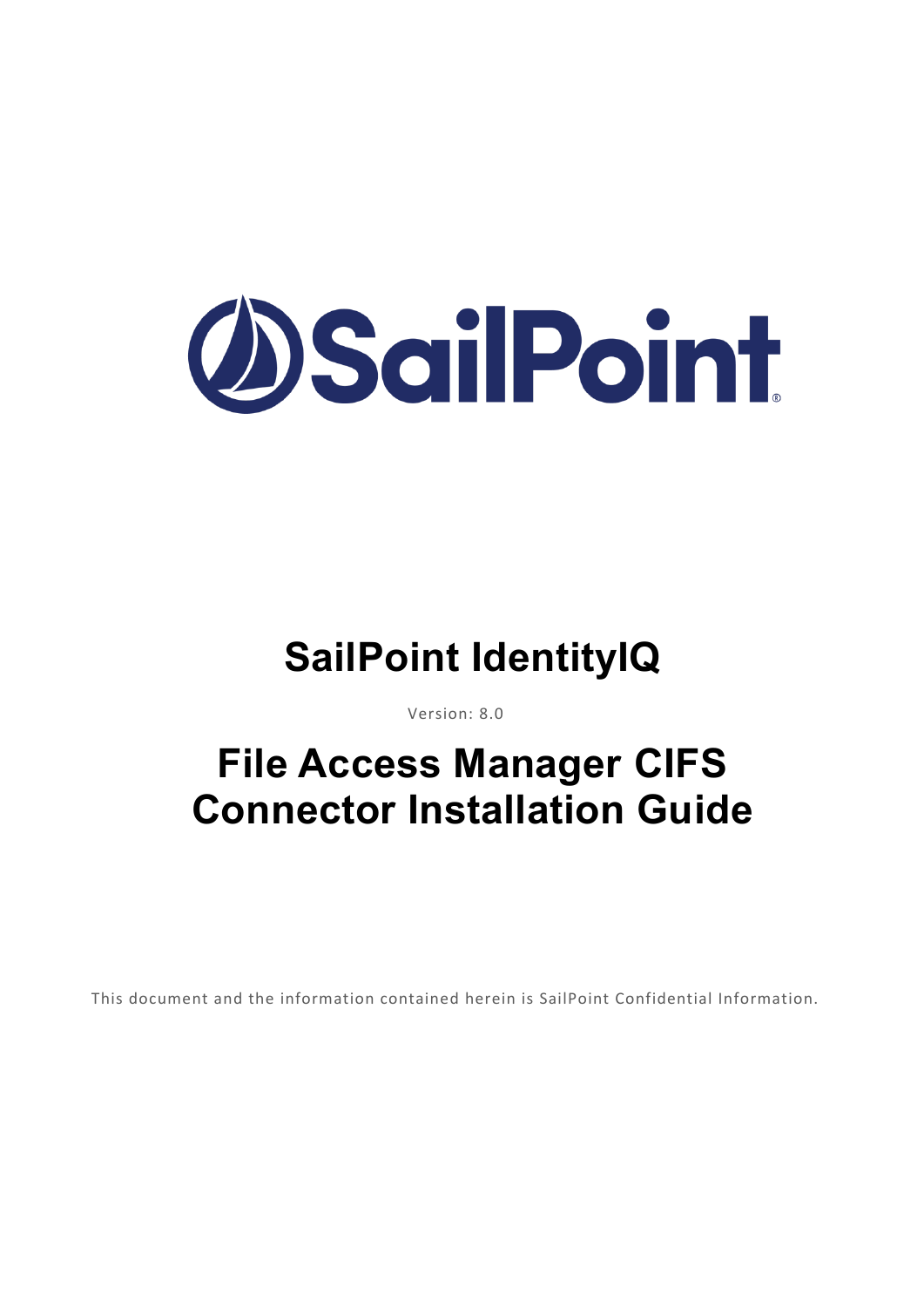

### **Copyright ©2019 SailPoint Technologies, Inc., All Rights Reserved.**

SailPoint Technologies, Inc. makes no warranty of any kind with regard to this manual or the information included therein, including, but not limited to, the implied warranties of merchantability and fitness for a particular purpose. SailPoint Technologies shall not be liable for errors contained herein or direct, indirect, special, incidental or consequential damages in connection with the furnishing, performance, or use of this material.

### **Restricted Rights Legend.**

All rights are reserved. No part of this document may be published, distributed, reproduced, publicly displayed, used to create derivative works, or translated to another language, without the prior written consent of SailPoint Technologies. The information contained in this document is subject to change without notice.

Use, duplication or disclosure by the U.S. Government is subject to restrictions as set forth in subparagraph (c) (1) (ii) of the Rights in Technical Data and Computer Software clause at DFARS 252.227-7013 for DOD agencies, and subparagraphs (c) (1) and (c) (2) of the Commercial Computer Software Restricted Rights clause at FAR 52.227-19 for other agencies.

### **Regulatory/Export Compliance.**

The export and re-export of this software is controlled for export purposes by the U.S. Government. By accepting this software and/or documentation, licensee agrees to comply with all U.S. and foreign export laws and regulations as they relate to software and related documentation. Licensee will not export or re-export outside the United States software or documentation, whether directly or indirectly, to any Prohibited Party and will not cause, approve or otherwise intentionally facilitate others in so doing. A Prohibited Party includes: a party in a U.S. embargoed country or country the United States has named as a supporter of international terrorism; a party involved in proliferation; a party identified by the U.S. Government as a Denied Party; a party named on the U.S. Government's Specially Designated Nationals (SDN) List; a party prohibited from participation in export or re-export transactions by a U.S. Government General Order; a party listed by the U.S. Government's Office of Foreign Assets Control as ineligible to participate in transactions subject to U.S. jurisdiction; or any party that licensee knows or has reason to know has violated or plans to violate U.S. or foreign export laws or regulations. Licensee shall ensure that each of its software users complies with U.S. and foreign export laws and regulations as they relate to software and related documentation.

#### **Copyright and Trademark Notices.**

Copyright ©2019 SailPoint Technologies, Inc. All Rights Reserved. All logos, text, content, including underlying HTML code, designs, and graphics used and/or depicted on these written materials or in this Internet web site are protected under United States and international copyright and trademark laws and treaties, and may not be used or reproduced without the prior express written permission of SailPoint Technologies, Inc.

"SailPoint Technologies & Design," "SailPoint," "IdentityIQ," "IdentityNow," "SecurityIQ," "IdentityAI," "AccessIQ," "Identity Cube" and "Managing the Business of Identity" are registered trademarks of SailPoint Technologies, Inc. "Identity is Everything" and "The Power of Identity" are trademarks of SailPoint Technologies, Inc. None of the foregoing marks may be used without the prior express written permission of SailPoint Technologies, Inc. All other trademarks shown herein are owned by the respective companies or persons indicated.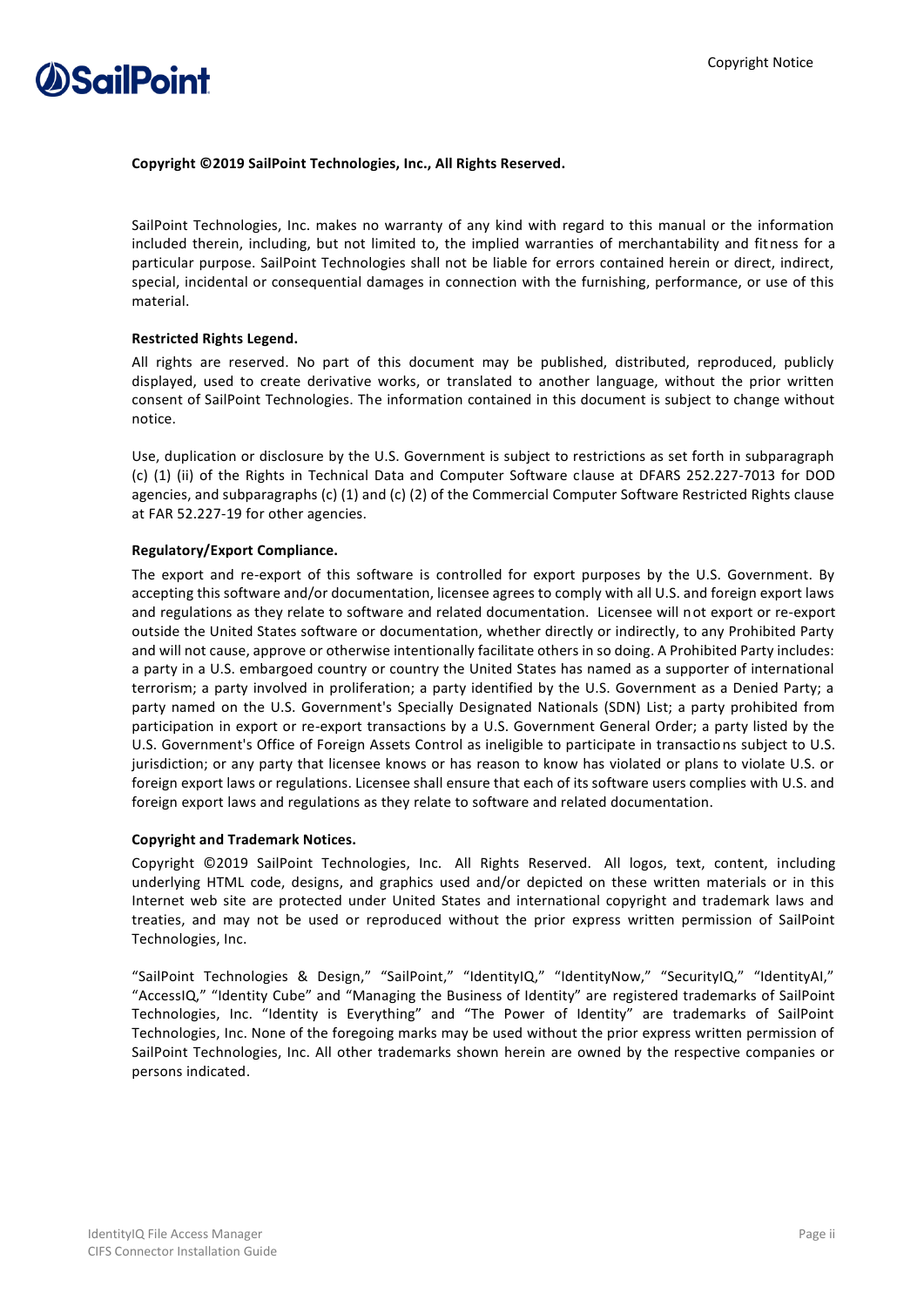# **Table of Contents**

| Chapter 4: |  |
|------------|--|
|            |  |
|            |  |
|            |  |
|            |  |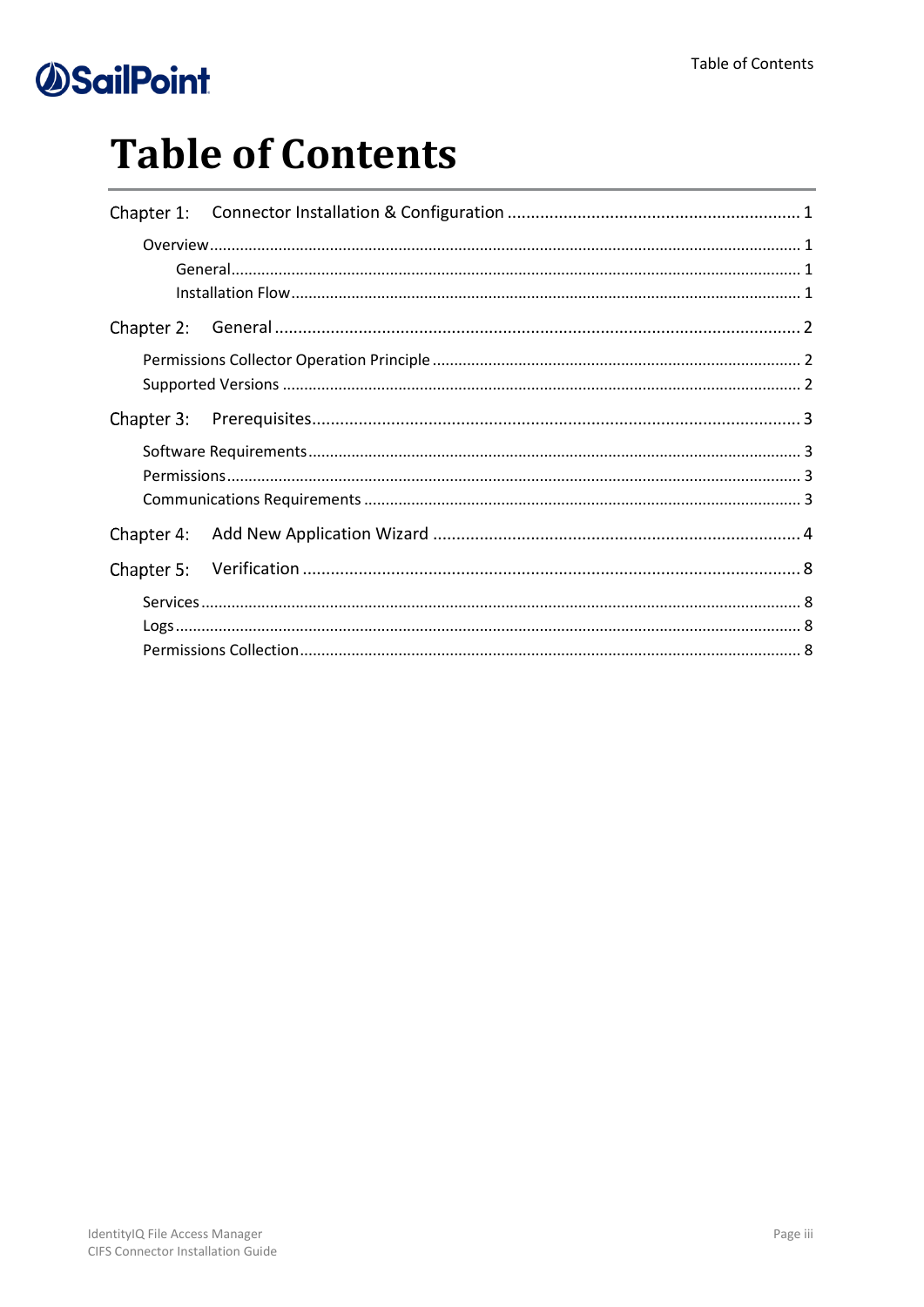# **List of Figures**

| Figure 1. |  |
|-----------|--|
|           |  |
| Figure 3. |  |

# **List of Tables**

| Table 1. |  |
|----------|--|
|          |  |

# **Table of Revisions**

| <b>Ver. #</b> | Description   | <b>Author</b> | <b>IDate</b>           |
|---------------|---------------|---------------|------------------------|
| 18.0          | First Release |               | Josh Lewin 4 June 2019 |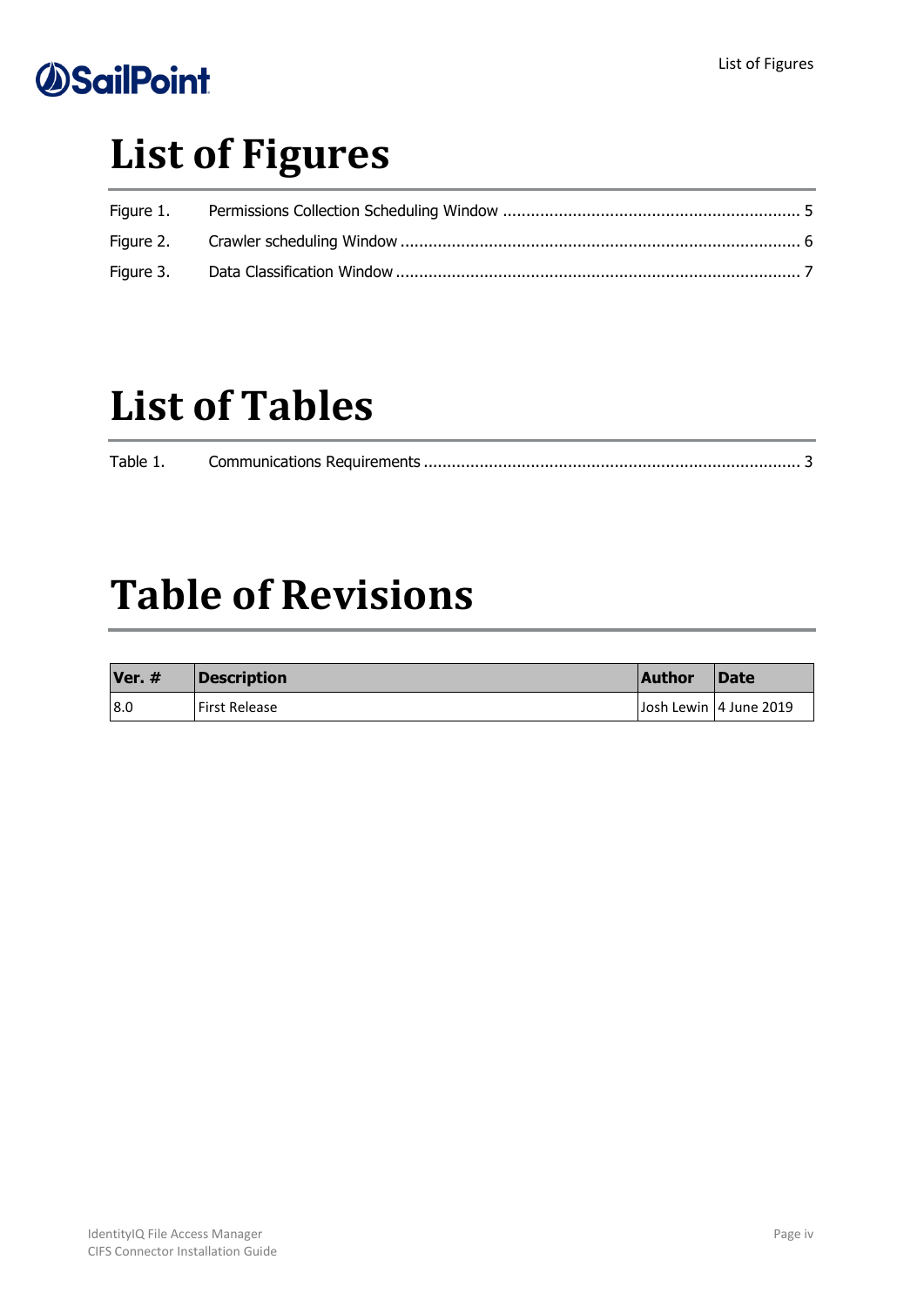## *<u>OSailPoint</u>*

## <span id="page-4-0"></span>**Chapter 1: Connector Installation & Configuration**

## <span id="page-4-1"></span>**Overview**

### <span id="page-4-2"></span>**General**

The CIFS connector enables crawling, permissions collection (without local users and local groups) and data classification but does not provide activity monitoring.

**Note: IdentityIQ File Access Manager provides dedicated specified connectors for common application types. You should check for specified connector, if we provide it, before trying to install a generic connector. See the section on Business Resource Structure in the IdentityIQ File Access Manager Administrator Guide for a full list of supported application types.**

### <span id="page-4-3"></span>**Installation Flow**

- 1. Configure all the prerequisites.
- 2. Add a new application to the IdentityIQ File Access Manager Admin Client.
- 3. Install the Permissions Collector/Data Classification services.
	- **Note: Permission Collector and Data Classification services installation is optional and should only be installed by someone with a full understanding of IdentityIQ File Access Manager deployment architecture. The IdentityIQ File Access Manager Administrator Guide has additional information on IdentityIQ File Access Manager architecture.**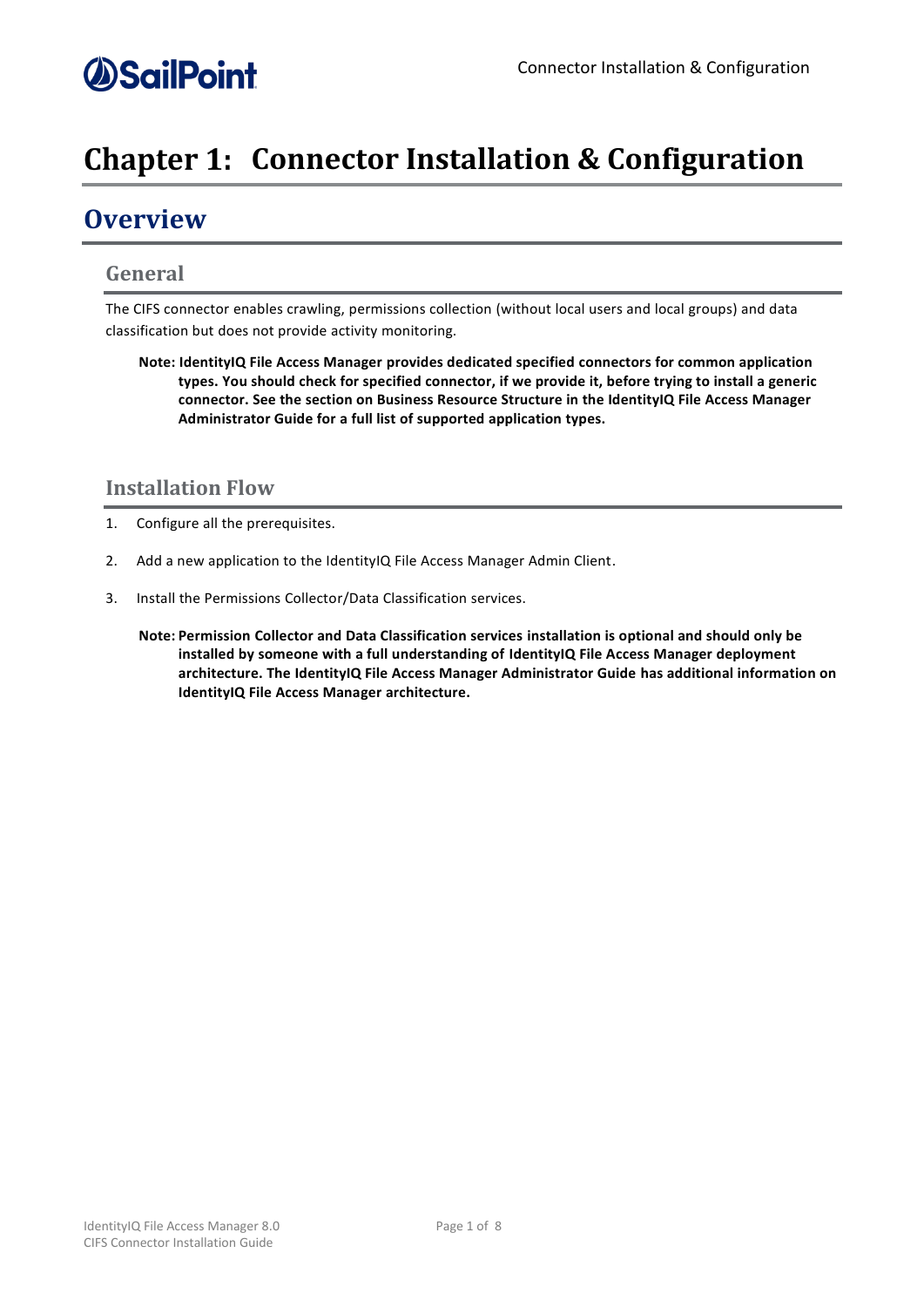<span id="page-5-0"></span>

### General

## <span id="page-5-1"></span>**Permissions Collector Operation Principle**

IdentityIQ File Access Manager connects to the CIFS server through CIFS and analyzes the share and file system permissions on all the folders.

File Access Manager will not analyze local users and local groups. If a folder contains permissions to a local user/group it will appear in IdentityIQ File Access Manager but the entity (user or group) type will be Orphan.

### <span id="page-5-2"></span>**Supported Versions**

• Any CIFS compliant file server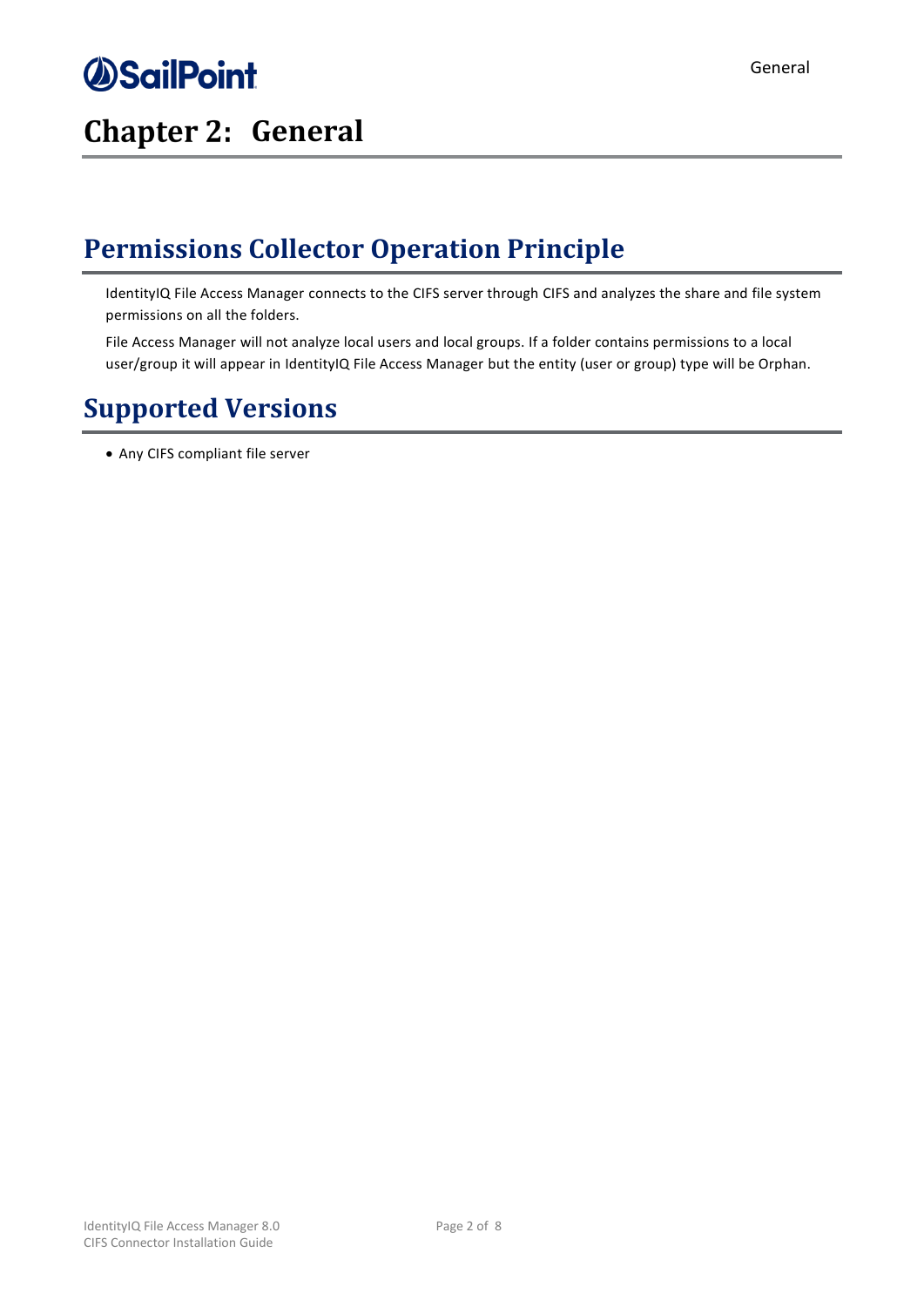## <span id="page-6-0"></span>**Chapter 3: Prerequisites**

## <span id="page-6-1"></span>**Software Requirements**

#### **Permissions Collector**

<sup>⧫</sup> Microsoft .Net Framework 4.5

#### **Data Classification**

<sup>⧫</sup> Microsoft .Net Framework 4.5

### <span id="page-6-2"></span>**Permissions**

IdentityIQ File Access Manager requires different permissions, based on the tasks that require those permissions. The user configured in the Application Configuration Wizard must have the following permissions:

#### **Crawling**

- <sup>o</sup> Requires a user with Shared Read access, who has permissions to enumerate all shares on the CIFS server.
- <sup>o</sup> Requires a user with File Read access, with permissions to read file attributes.

Typically, in most systems, this would be a member of the local Backup Operators group on the CIFS server.

#### **Permission Collection**

- <sup>o</sup> Requires a user with Shared Read access, who has permissions to enumerate all shares on the CIFS server.
- Requires a user with permissions for enumeration of CIFS share-level permissions.

Typically, in most systems, this would be a member of the local Backup Operators group on the CIFS server.

#### **Data Classification**

- <sup>o</sup> Requires a user with Shared Read access, who has permissions to enumerate all shares on the CIFS server.
- <sup>o</sup> Requires a user with File Read access, with permissions to read the file contents.

Typically, in most systems, this would be a member of the local Backup Operators group on the CIFS server.

### <span id="page-6-4"></span><span id="page-6-3"></span>**Communications Requirements**

### **Table 1. Communications Requirements**

| <b>Requirement</b>                                         | <b>Source</b>                                                    | <b>Destination</b> | <b>Port</b>         |
|------------------------------------------------------------|------------------------------------------------------------------|--------------------|---------------------|
| File Access Manager<br>Message Broker                      | Permissions<br>Collector/Data<br><b>Classification Collector</b> | RabbitMQ           | 5671                |
| Permissions Collector<br>8 Data Classification<br>Analysis | Permissions<br>Collector/Data<br><b>Classification Server</b>    | Monitored server   | CIFS/SMB (139, 445) |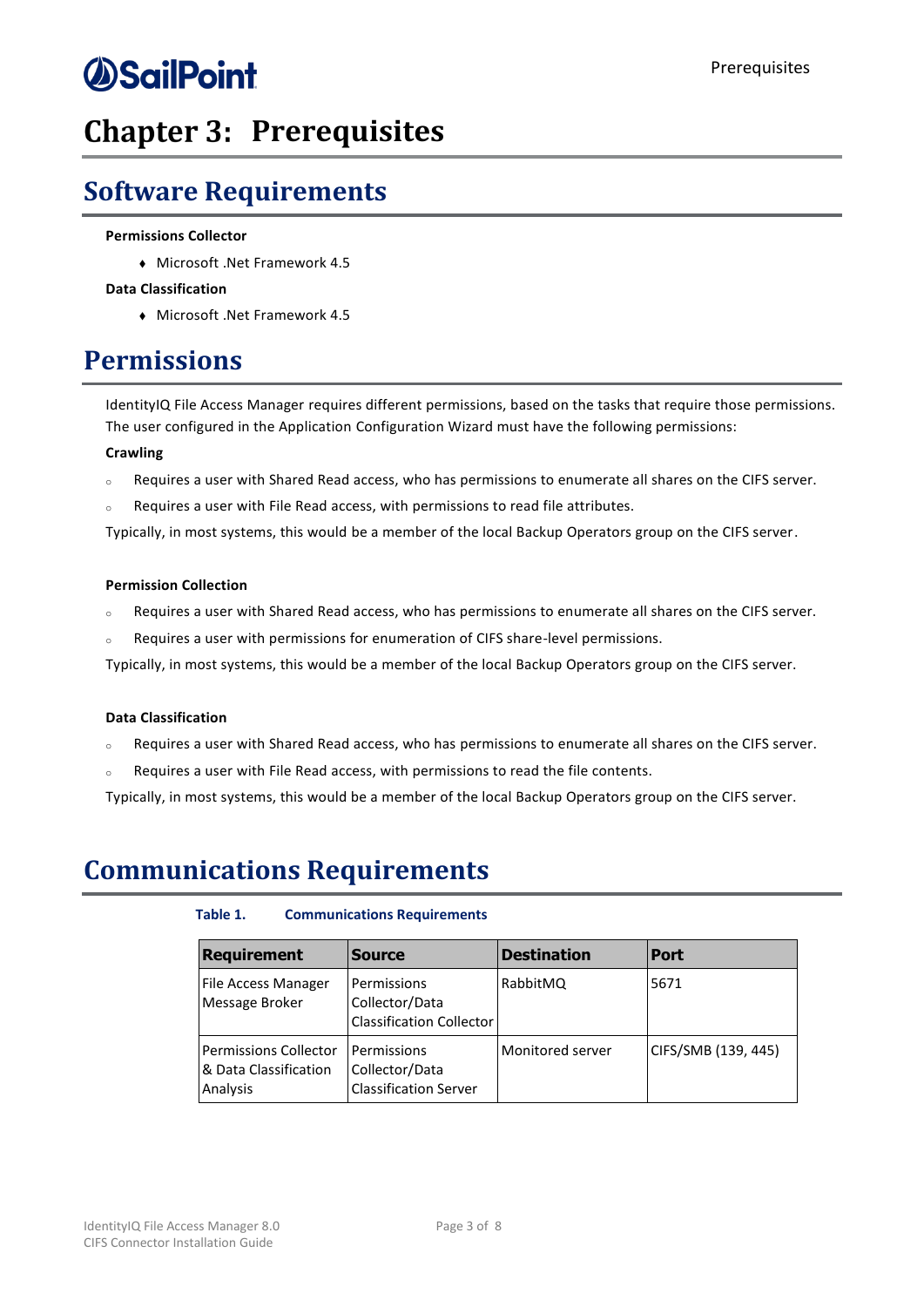## <span id="page-7-0"></span>**Chapter 4: Add New Application Wizard**

- 1. Navigate to **System** → **Applications**.
- 2. Select New  $\rightarrow$  Application.

The **New Application Wizard** window displays under the Welcome tab.

- 3. Select Standard Application.
- 4. Select CIFS (Connector) from the Application Type dropdown menu.
- 5. Click **Next**.

The General Details window of the New Application Wizard displays under the General tab.

- 6. Type the logical name of the Generic CIFS application in the *Name* field.
- 7. Type a description of the application in the *Description* field.
- 8. Select a logical container for the application from the **Container** dropdown menu.
- 9. Optionally select an Active Directory Identity Collector from the **Identity Collector** dropdown menu.
- 10. Click **Next**

The first Configuration window of the New Application Wizard displays under the Configuration tab.

- 11. Complete the Connection Details fields:
	- <sup>⧫</sup> *Server Name* (the name of the CIFS server to which users connect)
	- <sup>⧫</sup> *User Domain* (the user defined in the prerequisites)
	- ◆ *User* (the user defined in the prerequisites)
	- <sup>⧫</sup> *Password* (the password of the user defined in the prerequisites)
	- <sup>⧫</sup> *Repeat Password* (the password of the user defined in the prerequisites)
- 12. Click to enable Permission Collection, select a central permissions collection service and complete the relevant Permissions Collection items:
	- <sup>⧫</sup> *Skip Identities Sync* (Skip identity synchronization before running permission collection tasks when the identity collector is common to many different connectors.)
- 13. Click to enable Data Classification and select a central data classification service from the list.
- 14. Click **Next**.
	- **Note: The Scheduling tab contains the Permissions Collection, Crawler, and Data Classification (if supported) scheduling windows. You can navigate among those windows, using the Next and Back buttons.**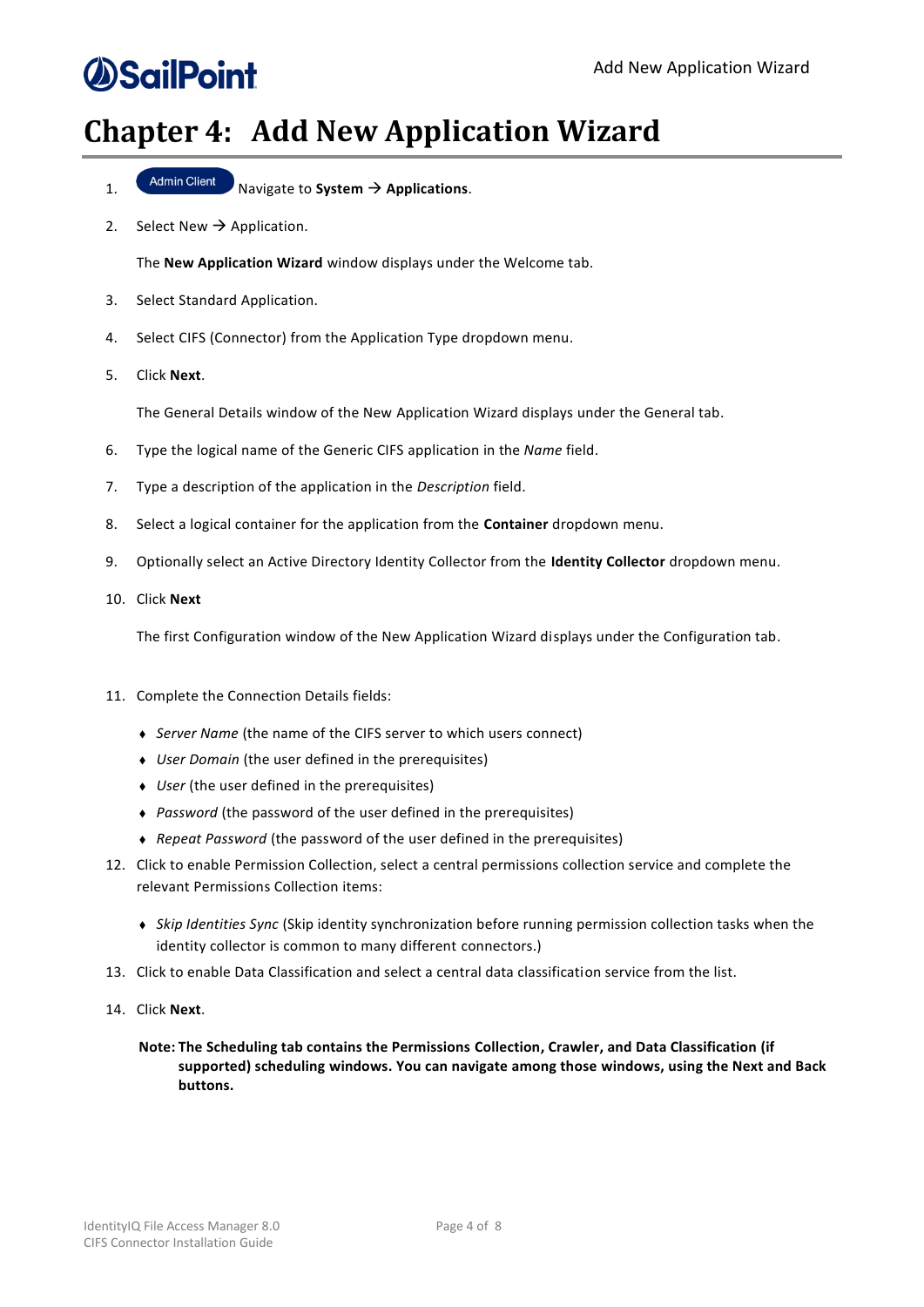

The Permissions Collection scheduling window of the New Application Wizard displays under the Scheduling tab.

| <b>New Application Wizard</b><br>$\pmb{\times}$ |                                             |         |               |                   |  |
|-------------------------------------------------|---------------------------------------------|---------|---------------|-------------------|--|
|                                                 | Welcome                                     | General | Configuration | <b>Scheduling</b> |  |
|                                                 | <b>Permissions Collector Scheduling</b>     |         |               |                   |  |
|                                                 | Set the schedule for permissions collection |         |               |                   |  |
| Create a Schedule?                              |                                             |         |               |                   |  |
| Name:                                           | CIFS-A PC                                   |         |               |                   |  |
| Schedule:                                       | Once                                        |         |               | $_{\rm v}$        |  |
| On:                                             | 曲<br>12/28/2018                             |         |               |                   |  |
| At:                                             | 8<br>6:48 PM                                |         |               |                   |  |
| Active?                                         | $\Box$                                      |         |               |                   |  |
|                                                 |                                             |         |               |                   |  |
|                                                 |                                             |         |               |                   |  |
|                                                 |                                             |         |               |                   |  |
|                                                 |                                             |         |               |                   |  |
|                                                 |                                             |         |               |                   |  |
|                                                 |                                             |         |               |                   |  |
|                                                 |                                             |         |               |                   |  |
|                                                 |                                             |         |               |                   |  |
| Cancel                                          |                                             |         |               | Back<br>Next      |  |

**Figure 1. Permissions Collection Scheduling Window**

- <span id="page-8-0"></span>15. Check the **Create a Schedule** check box
- 16. Type a name for the permissions collection scheduling task in the *Name* field
- 17. Select a scheduling frequency from the **Schedule** dropdown menu
- 18. Fill in the relevant date and time fields (which differ, depending upon the scheduling frequency selected)
- 19. Check the **Active** check box if relevant
- 20. Click **Next**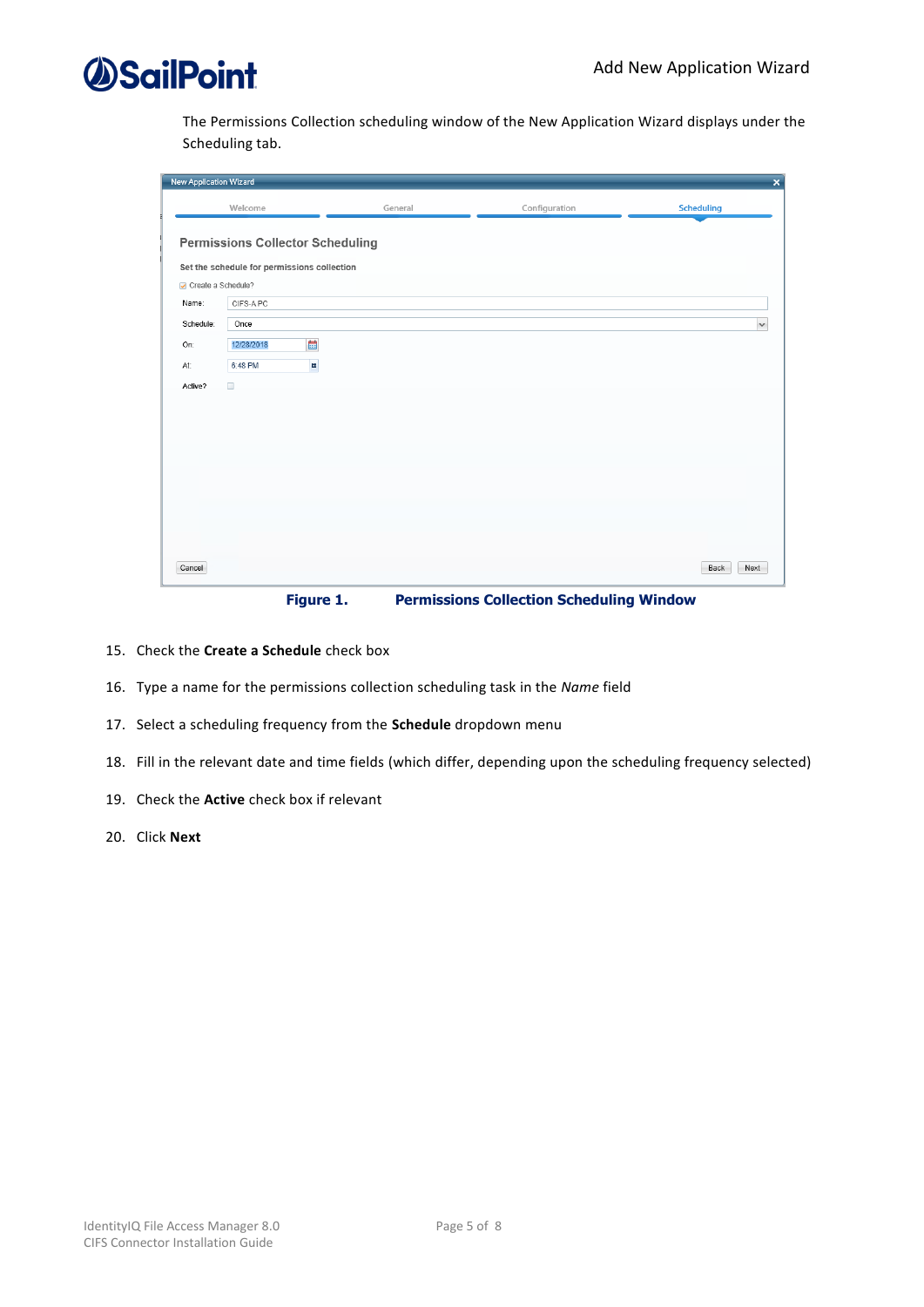

The Crawler window of the New Application Wizard displays under the Scheduling tab.

| <b>New Application Wizard</b>       |                           |                                                                                  |                           |                                     | $\overline{\mathbf{x}}$ |
|-------------------------------------|---------------------------|----------------------------------------------------------------------------------|---------------------------|-------------------------------------|-------------------------|
|                                     | Welcome                   | General                                                                          | Configuration             | Scheduling                          |                         |
| Crawler                             |                           | Use this screen to schedule automatic application crawling to find new resources |                           |                                     |                         |
| Create a Schedule?                  |                           |                                                                                  |                           |                                     |                         |
| Name:                               | SIFC-A crawler            |                                                                                  |                           |                                     |                         |
| Schedule:                           | Once                      |                                                                                  |                           |                                     | $\checkmark$            |
| On:                                 | 曲<br>2/26/2019            |                                                                                  |                           |                                     |                         |
| At:                                 | $\blacksquare$<br>6:38 PM |                                                                                  |                           |                                     |                         |
| Active?                             | $\checkmark$              |                                                                                  |                           |                                     |                         |
| Advanced<br>Exclude Paths by Regex: |                           |                                                                                  | Calculate Resources Size: | Second crawl and on<br>$\checkmark$ |                         |
| Cancel                              |                           |                                                                                  |                           |                                     | Next<br>Back            |

**Figure 2. Crawler scheduling Window**

- <span id="page-9-0"></span>21. Check the **Create a Schedule** check box.
- 22. Type a name for the crawling scheduling task in the *Name* field.
- 23. Select a scheduling frequency from the **Schedule** dropdown menu.
- 24. Fill in the relevant date and time fields (which differ, depending upon the scheduling frequency selected).
- 25. Check the **Active** check box if relevant.
- 26. Type in the names of folders to exclude from the crawling process in the *Exclude Paths by Regex* field.

**Note: See the chapter** *Crawling* **of the IdentityIQ File Access Manager Administrator Guide for more information.**

27. Click **Next**.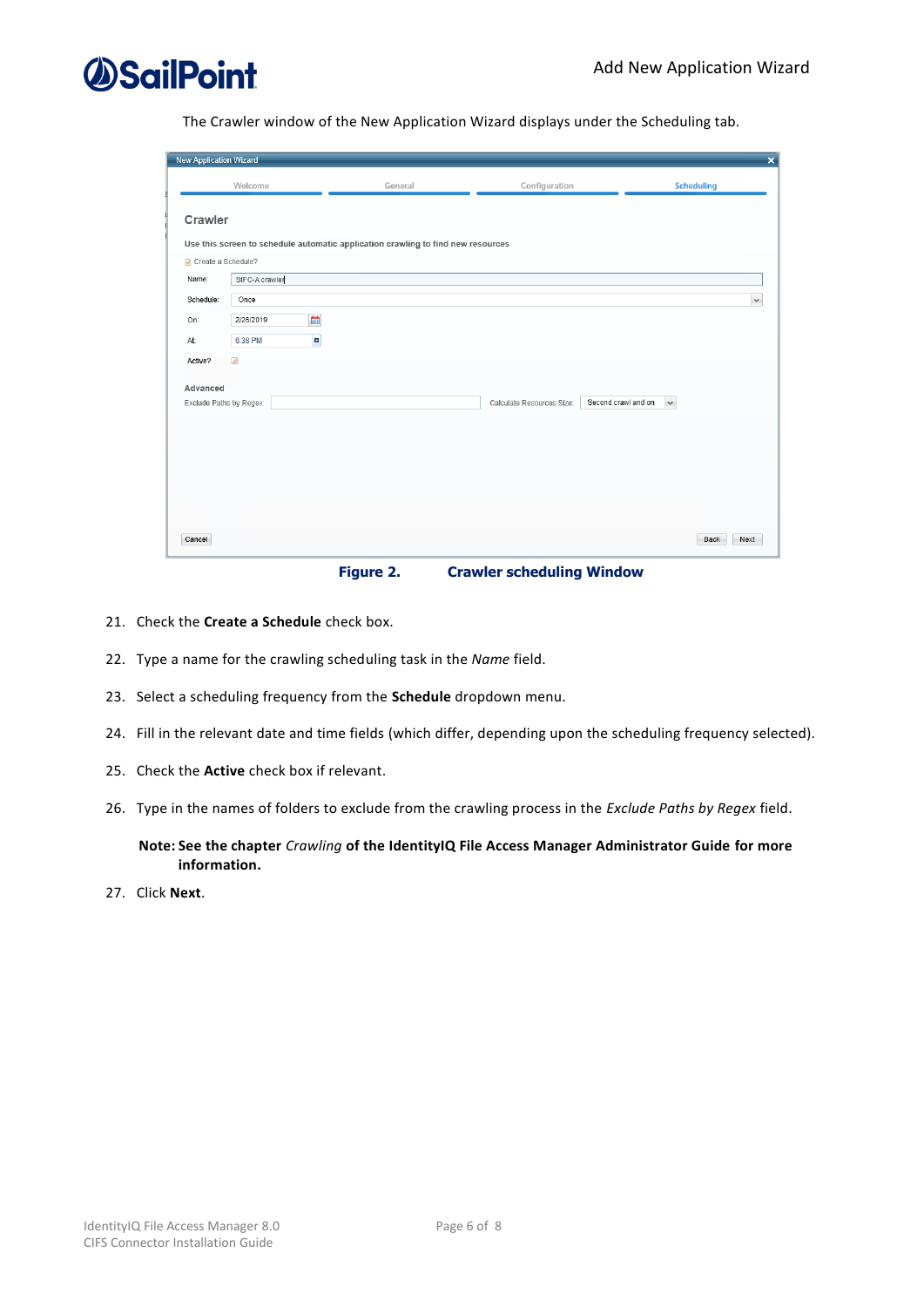The Data Classification scheduling window of the New Application Wizard displays under the Scheduling tab.

|                    | $\pmb{\times}$<br><b>New Application Wizard</b> |                                                                                  |               |                   |  |  |
|--------------------|-------------------------------------------------|----------------------------------------------------------------------------------|---------------|-------------------|--|--|
|                    | Welcome                                         | General                                                                          | Configuration | <b>Scheduling</b> |  |  |
|                    | <b>Data Classification</b>                      |                                                                                  |               |                   |  |  |
| Create a Schedule? |                                                 | Use this screen to schedule data classification, which classifies your resources |               |                   |  |  |
| Name:              | CIFS-A DC schedule                              |                                                                                  |               |                   |  |  |
| Schedule:          | Weekly                                          |                                                                                  |               | $\checkmark$      |  |  |
|                    | Mon Tue Wed Thu Fri Sat Sun                     |                                                                                  |               |                   |  |  |
| Start Date:<br>At  | 體<br>12/20/2018<br>$\blacksquare$<br>7:00 PM    |                                                                                  |               |                   |  |  |
| $\Box$ Until:      | 體<br>12/20/2018                                 |                                                                                  |               |                   |  |  |
| Active?            | $\Box$                                          |                                                                                  |               |                   |  |  |
|                    |                                                 |                                                                                  |               |                   |  |  |
|                    |                                                 |                                                                                  |               |                   |  |  |
|                    |                                                 |                                                                                  |               |                   |  |  |
|                    |                                                 |                                                                                  |               |                   |  |  |
|                    |                                                 |                                                                                  |               |                   |  |  |
|                    |                                                 |                                                                                  |               |                   |  |  |
| Cancel             |                                                 |                                                                                  |               | Finish<br>Back    |  |  |

**Figure 3. Data Classification Window**

- <span id="page-10-0"></span>28. Check the **Create a Schedule** check box.
- 29. Type a name for the data classification scheduling task in the *Name* field.
- 30. Select a scheduling frequency from the **Schedule** dropdown menu.
- 31. Fill in the relevant date and time fields (which differ, depending upon the scheduling frequency selected).
- 32. Check the **Active** check box if relevant.

### **Note: See the chapter Data Classification of the IdentityIQ File Access Manager Administrator Guide for further information.**

33. Click **Finish**.